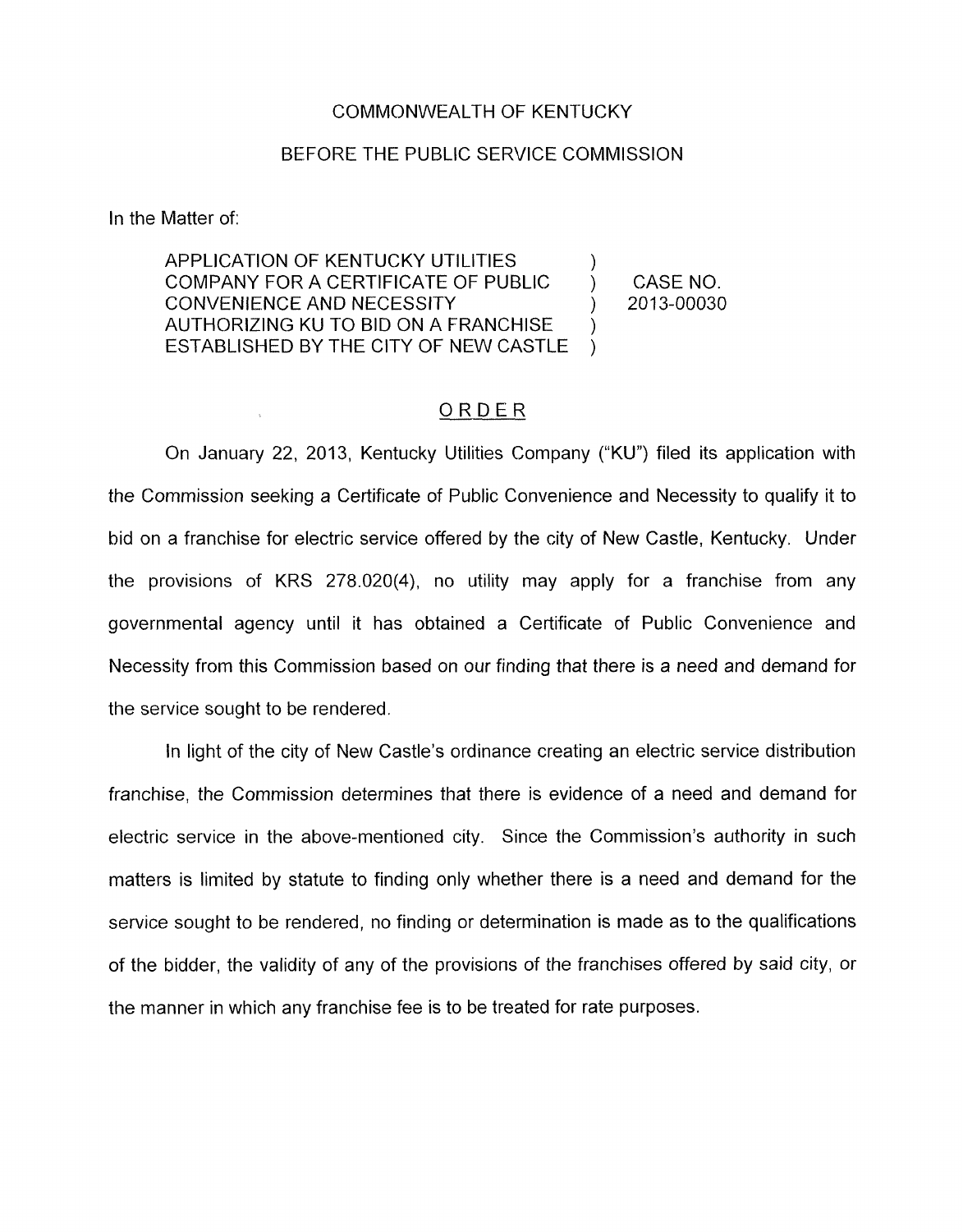IT IS THEREFORE ORDERED that:

1. KU is granted a Certificate of Public Convenience and Necessity that authorizes it to bid on a franchise for electric service offered by the city of New Castle, Kentucky.

2. If KU is not the successful bidder, KU shall, within ten days af the award of the franchise at issue, file with the Commission a written notice stating that KU was not the successful bidder.

*3.* If KU is the successful bidder, KU shall, within ten days of the award of the franchise at issue, file with the Commission a copy of the executed franchise agreement.

**4.** Any documents filed pursuant to ordering paragraphs 2 or 3 of this Order shall reference the number of this case and shall be electronically submitted via the Commission's electronic Tariff Filing System.

5. This Order shall not be construed as granting a Certificate of Public Convenience and Necessity to construct utility facilities in said city.

By the Commission



ATTEST:

(Maseur L. Channoll for

Case No. 2013-00030